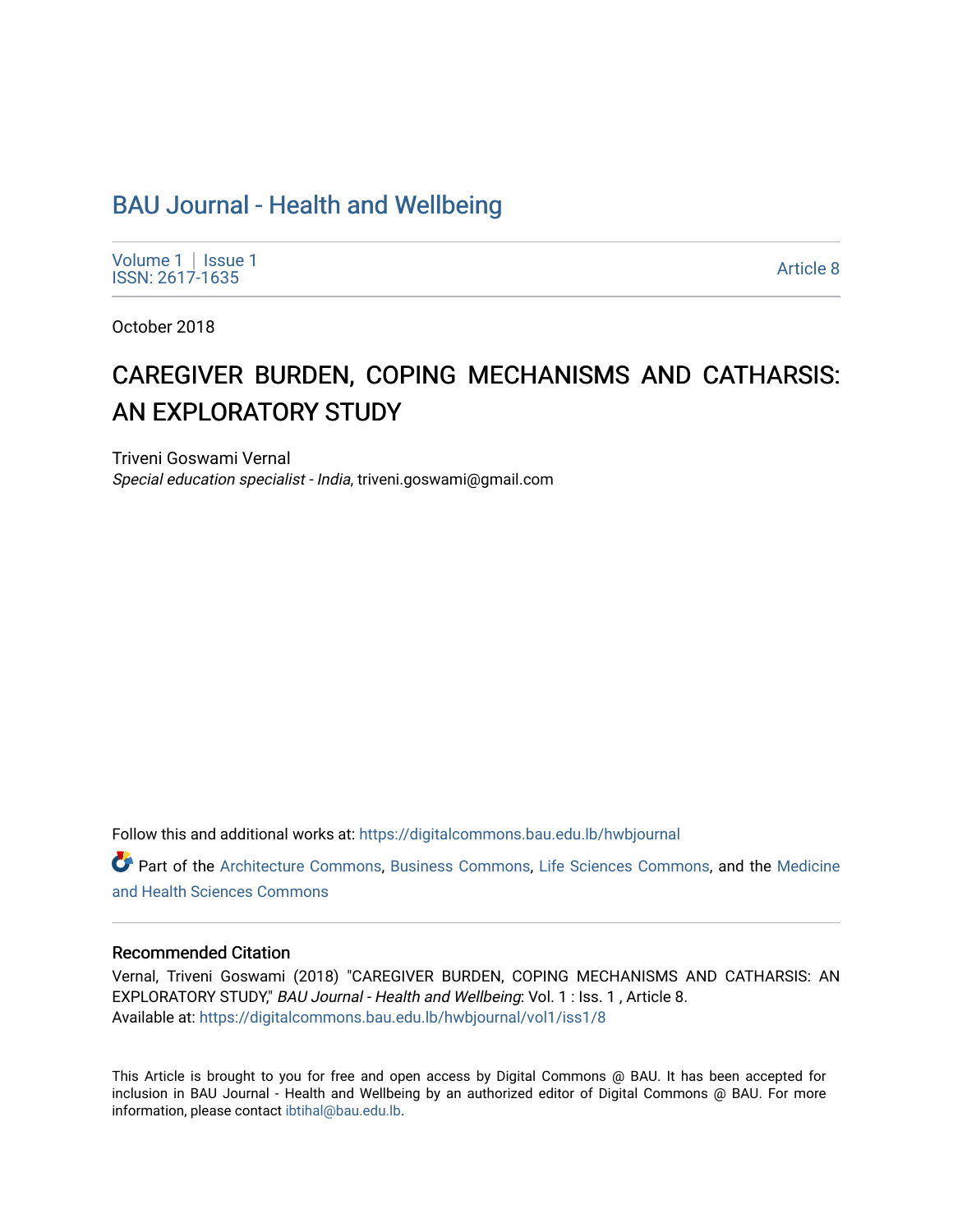## CAREGIVER BURDEN, COPING MECHANISMS AND CATHARSIS: AN EXPLORATORY STUDY

## Abstract

Adopting a qualitative approach, with narrative analysis, an attempt will be made to understand the experience of 'Caregiver Burden' amongst 5-7 primary caregivers of children with Autism, in India. An attempt will also be made to capture their coping mechanisms and cathartic behaviours, to reduce stress. To this end, a Caregiver Burden Inventory and an Open Ended questionnaire, touching upon the main issues, will be used. The study also aims to perceive how autonomy as a personality trait can play a significant role in empowering oneself as a caregiver and subsequently have noteworthy consequences on the coping mechanisms and cathartic behaviour.

## Keywords

Caregiver Burden, Autism, Autonomy, India, coping mechanisms, cathartic behavior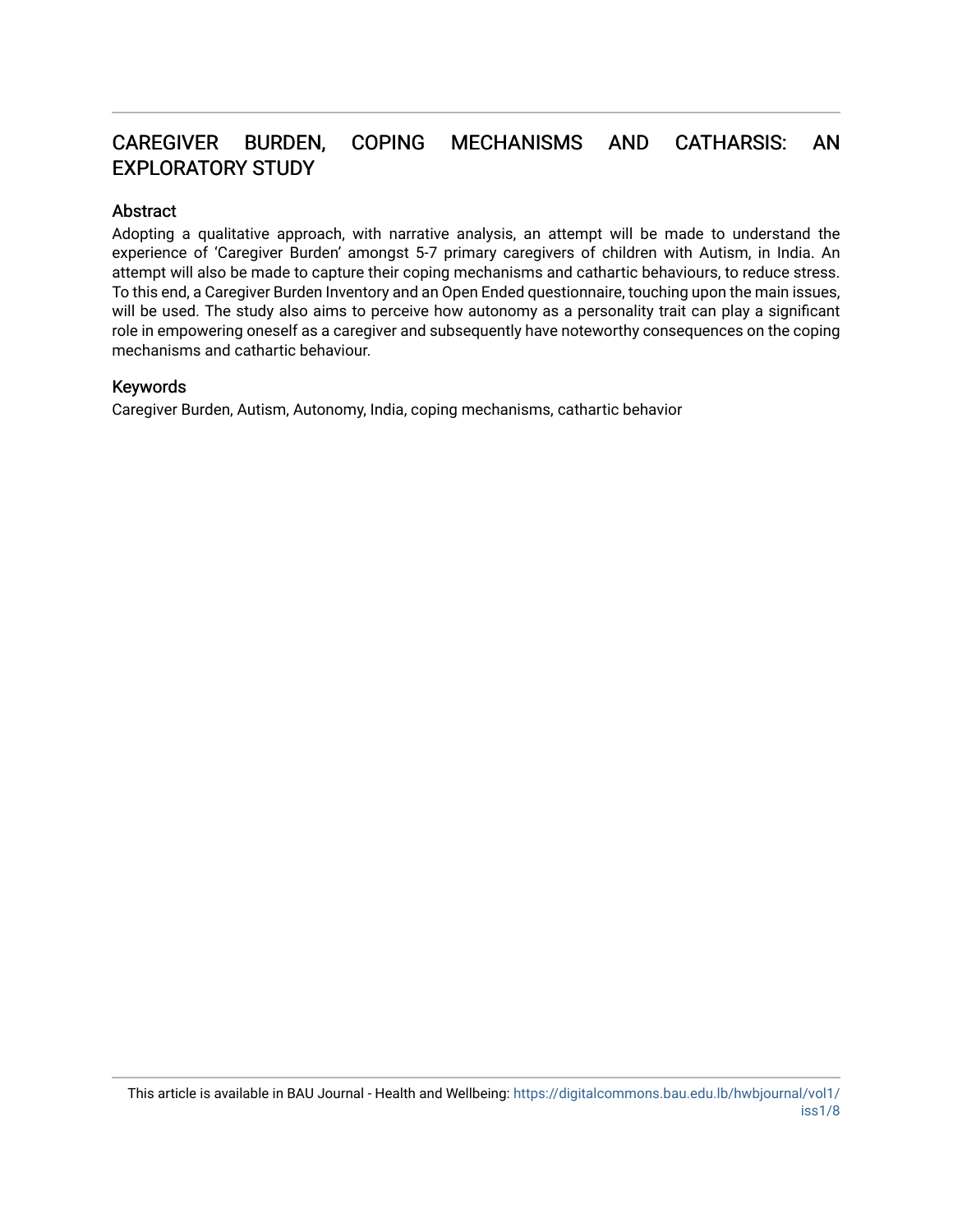## **CAREGIVER BURDEN, COPING MECHANISMS AND CATHARSIS: AN EXPLORATORY STUDY**

## *TRIVENI GOSWAMI VERNAL*<sup>1</sup>

## **ABSTRACT**

*Adopting a qualitative approach, with narrative analysis, an attempt will be made to understand the experience of 'Caregiver Burden' amongst 5-7 primary caregivers of children with Autism, in India. An attempt will also be made to capture their coping mechanisms and cathartic behaviours, to reduce stress. To this end, a Caregiver Burden Inventory and an Open Ended questionnaire, touching upon the main issues, will be used. The study also aims to perceive how autonomy as a personality trait can play a significant role in empowering oneself as a caregiver and subsequently have noteworthy consequences on the coping mechanisms and cathartic behaviour.*

## **KEYWORDS**

Caregiver Burden, Autism, Autonomy, India, coping mechanisms, cathartic behavior.

## **1. WHAT IS AUTISM SPECTRUM DISORDER?**

Autism is a neurodevelopmental communication disorder and includes a range of conditions across a spectrum. The fifth edition of the Diagnostic and Statistical Manual (DSM-V, 2013) redefined the Autism Spectrum to include a range of neuro-developmental disorders characterized by social deficits and communication difficulties, stereotyped or repetitive behaviors and interests, sensory issues, and in some cases, cognitive delays (Autism Spectrum, 2015).

According to the National Institute of Mental Health (NIMH), "Autism spectrum disorder (ASD) is the name for a group of developmental disorders. ASD includes a wide range, "a spectrum," of symptoms, skills, and levels of disability. People with ASD often have these characteristics:

- Ongoing social problems that include difficulty communicating and interacting with others.
- Repetitive behaviours as well as limited interests or activities
- Symptoms that typically are recognized in the first two years of life
- Symptoms that hurt the individual's ability to function socially, at school or work, or other areas of life (Autism Spectrum Disorder, 2018).

Action For Autism (AFA), a non-profit organization, based out of New Delhi, India is regarded as a pioneer organization working on Autism in South Asia. Throwing light on this further, the AFA website states the following:

Autism results in qualitative impairments. What this means is that in a person with autism, skills are present (not absent) but do not develop age appropriately. Therefore, different skills develop at a different pace in different people with autism. Another characteristic and perhaps the most confusing feature of autism is an uneven skill development. If a neurotypical child were at the biological age of 4 years, his overall development would be that of a 4-year child. In autism however, a 4-year child,

 $\overline{\phantom{a}}$ 

<sup>1</sup> Triveni Goswami Vernal

Researcher and consultant - Special education specialist - India E-mail: [triveni.goswami@gmail.com](mailto:triveni.goswami@gmail.com)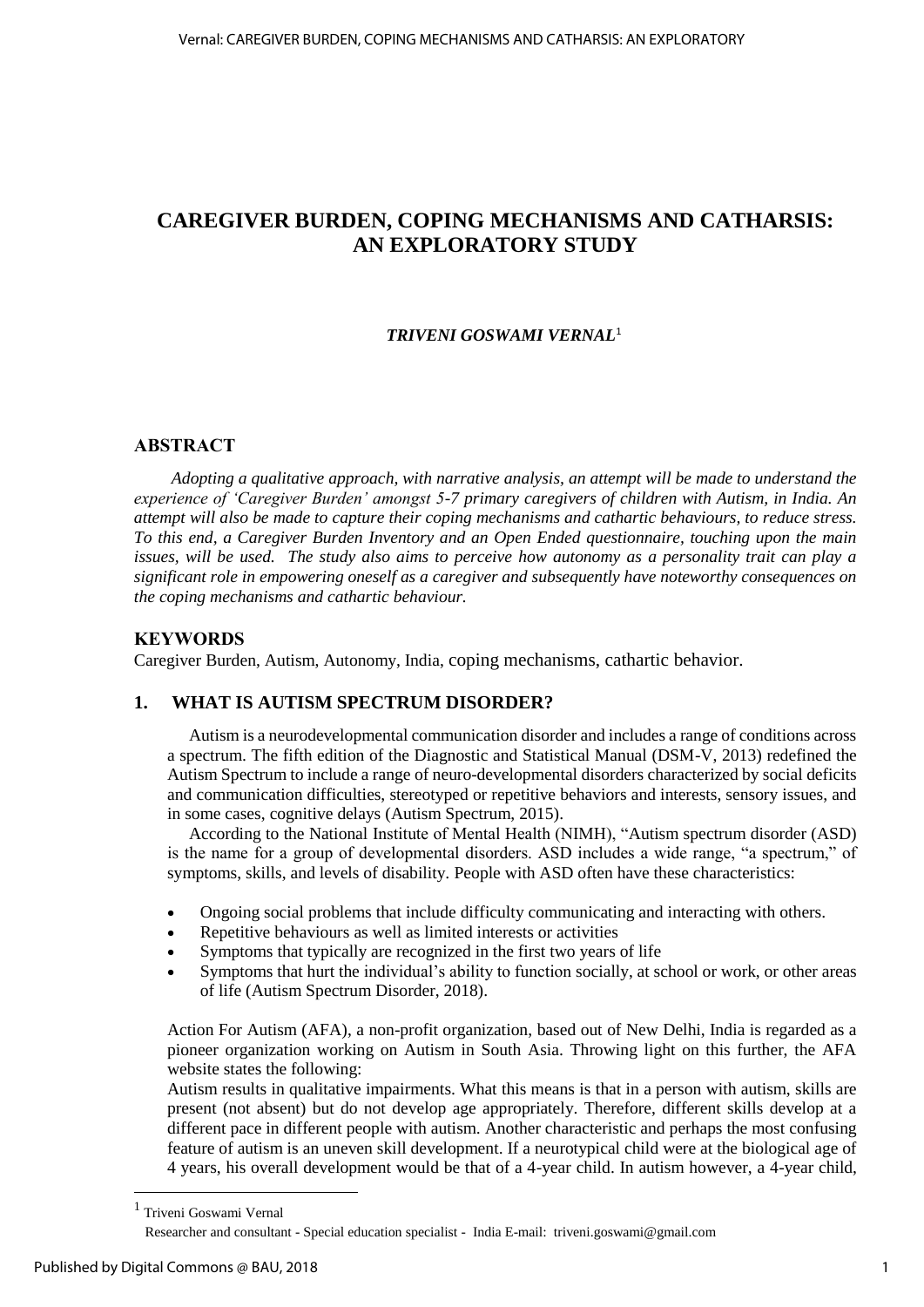may have speech development like that of a 2-year, gross motor skills developed like an 8-year, fine motor skills of a 6-year, and self-help skills of a 3-year child. So a person may be able to do basic arithmetic but not speak; or may know the alphabet, numbers and nursery rhymes, but may not be able to ask for or tell his/her needs or desires. Because of all these characteristics, no two people on the autistic spectrum, look or behave the same (Definition of Autism, 2015).

Individuals with autism experience emotions but have a difficulty expressing them. A child with autism may have to learn emotional behaviours cognitively rather than instinctively. Often times, understanding tonal inflection and the context in which it is spoken, can be problematic for an individual with autism (for example, sarcasm, metaphors etc).

## **1.1 Causes of Autism**

There is no single known cause for Autism, hence there is no single cure for it. It is instead increasingly believed amongst researchers that "it is a complex disorder with a set of core aspects that have distinct causes ((Happe' et al, 2008). According to the Autism Society (USA), "it is generally accepted that it is caused by abnormalities in brain structure or function. Brain scans show differences in the shape and structure of the brain in children with autism compared to in neuro-typical children. Researchers ... are investigating a number of theories, including the links among heredity, genetics and medical problems (Causes, 2015).

There has also be a huge, long running debate on the link between vaccinations and the onset of autism, especially the MMR (Measles, Mumps and Rubella) vaccine. But no conclusive evidence has emerged to nail the linkage.

#### **1.2 Prevalence rates of Autism**

According to the Mayo Clinic (USA), the numbers of children diagnosed with autism spectrum are increasing over the years., but whether this is due to "better detection and reporting or a real increase in the number of cases, or both (Definition of Autism Spectrum Disorder, 2015), is not certain. The Centre for Diseases Control (CDC) placed the incidence of autism in the U.S. at approximately 1 in 68 children, in 2014. There is no India-specific data available to reveal the exact rate of prevalence but it is believed that over 15 million people have autism in India (Autism in India, 2015).

### **1.3 Autism in India**

Awareness in India regarding Autism is lacking both within the medical fraternity as well as the general populace, with the result that, more often than not, there are delays in diagnosis as well as incidents of misdiagnosis. In a historical landmark event, the Rights of Persons with Disabilities Bill (2016), was passed by the Parliament in 2016. It increased the number of disabilities from 7 to 21, and for the first time, it included Autism Spectrum Disorder, within its ambit. Amongst many other provisions, one significant provision is that, Government funded educational institutions as well as the Government recognized institutions will have to provide inclusive education to the children with disabilities, and that includes children with Autism Spectrum Disorder. (Rights of Disabilities, 2018).

Autism in India has witnessed a shift in the levels of awareness, provision of services and in its early detection and diagnosis, in comparison to the last two decades, yet the understanding that Autism is a lifelong condition has not begun to gain ground amongst the general populace.

## **2. CAREGIVER BURDEN: DEFINITION**

"*Caregiver burden has been defined as the strain or load borne by a person who cares for a chronically ill, disabled, or elderly family member (Stucki & Mulvey, 2000). It is a multidimensional response to physical, psychological, emotional, social, and financial stressors associated with the caregiving experience*" (Caregiver Burden, 2018)

The term Caregiver refers to any individual who supports and helps a person, in need of care, regularly. Caregiver Burden is the stress perceived by the caregivers, in a home care situation. The perceived burden can be based on several factors such as challenging behaviours (of the individual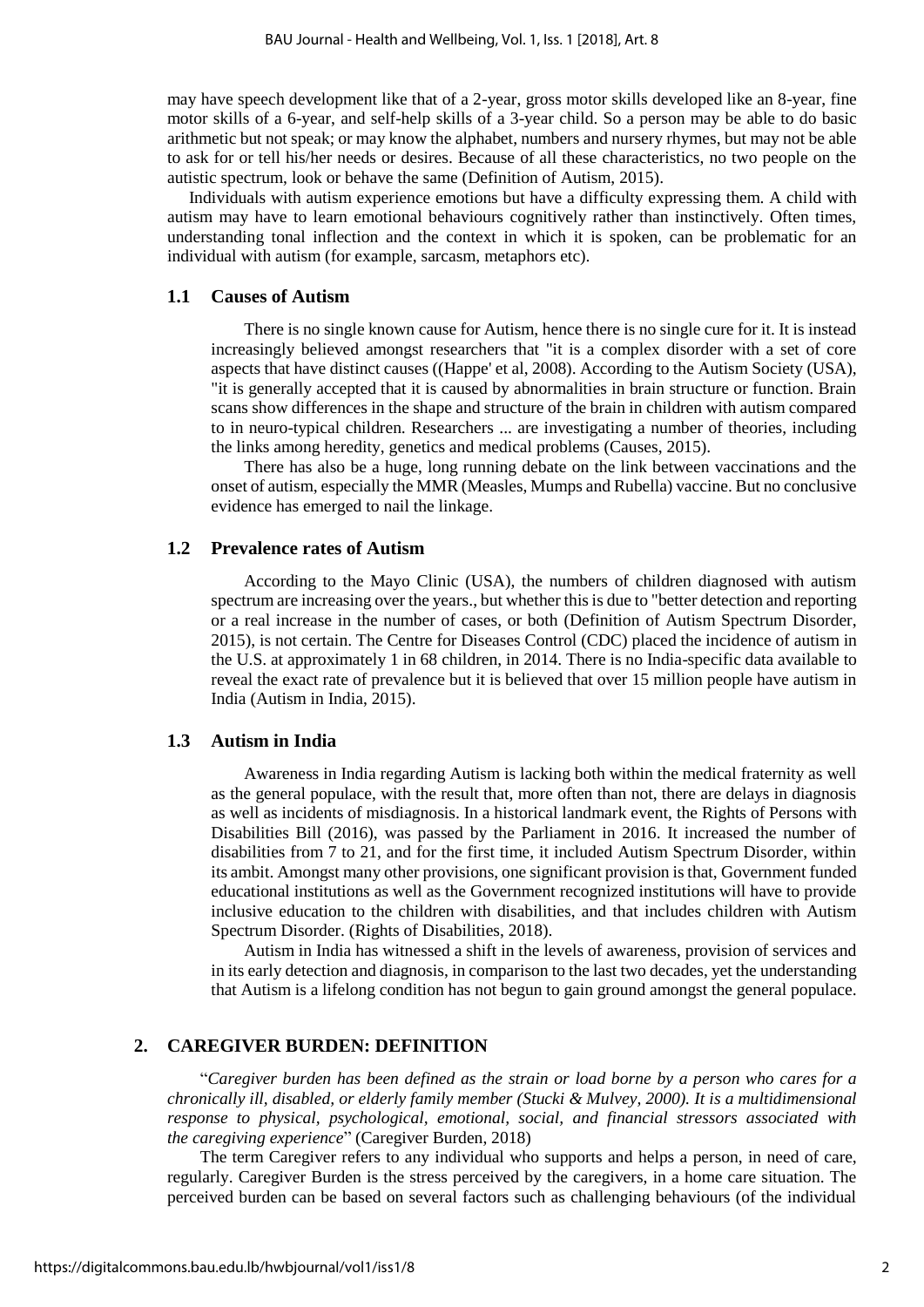cared for), social isolation, no time for oneself etc. Caregiver syndrome or caregiver stress is a condition of exhaustion, anger, rage, or guilt that results from unrelieved caring for a chronically ill dependent (Caregiver Stress, 2018).

Caregiver syndrome is acute when caring for an individual with behavioural difficulties, such as: faecal incontinence, [memory](https://en.wikipedia.org/wiki/Memory) issues, sleep problems, [wandering,](https://en.wikipedia.org/wiki/Wandering_(dementia)) and [aggression.](https://en.wikipedia.org/wiki/Aggression) Typical symptoms of the caregiver include: [fatigue,](https://en.wikipedia.org/wiki/Fatigue_(medical)) [insomnia,](https://en.wikipedia.org/wiki/Insomnia) stomach complaints, and so on, with the most common symptom being [depression.](https://en.wikipedia.org/wiki/Depression_(mood)) Due to the deterioration (both physical and mental) of these caregivers, health professionals have given this condition a name, *caregiver syndrome* or "caregiver fatigue" (Ibid). If the caregiver doesn't get the required physical and emotional support that he or she requires, the stress of caregiving can leave one vulnerable to a wide range of problems, including depression, anxiety, and burnout. According to a website for support resources, Help Guide (www.helpguide.org).

Common signs and symptoms of Caregiver Stress:

- Anxiety, depression, irritability
- Feeling tired and run down
- Difficulty sleeping
- Overreacting to minor nuisances
- New or worsening health problems
- Trouble concentrating
- Feeling increasingly resentful
- Drinking, smoking, or eating more
- Neglecting responsibilities
- Cutting back on leisure activities

#### Common Signs and Symptoms of Caregiver Burnout:

- You have much less energy than you once had
- It seems like you catch every cold or flu that's going around
- You're constantly exhausted, even after sleeping or taking a break
- You neglect your own needs, either because you're too busy or you don't care anymore
- Your life revolves around caregiving, but it gives you little satisfaction
- You have trouble relaxing, even when help is available
- You're increasingly impatient and irritable with the person you're caring for
- You feel helpless and hopeless

#### **2.1 Coping Strategies**

One of the major reasons for Caregiver Burden is the negative perception of the caregiving situation, fuelled by the stressors associated with the caregiving environment. According to the Transactional Model of Stress and Coping originally developed by Richard S. Lazarus and Susan Folkman (1981), people deal with stressful situations by appraisals of stressors and resources. The primary appraisal deals with the individual meaning of the specific stressor, which is the care situation. The secondary appraisal analyses one's own abilities and resources to cope with that situation. On this basis, the individual [coping](https://en.wikipedia.org/wiki/Coping_(psychology)) efforts are used to deal with the stressful situation (Caregiver Burden, 2018).

According to Folkman and Lazarus, there are two kinds of coping strategies, The first, termed problem focused coping, is aimed at problem solving or doing something to alter the source of the stress. The second, termed emotion focused coping, is aimed at reducing or managing the emotional distress that is associated with (or cued by) the situation. Although most stressors elicit both types of coping, problem-focused coping tends to predominate when people feel that something constructive can be done, whereas emotion-focused coping tends to predominate when people feel that the stressor is something that must be endured (Folkman & Lazarus, 1980).

The coping strategy adopted by the caregiver can alter the caregiving experience and shape the perceived experience of subjective burden. If the caregiver adopts a problem focused coping strategy, it can reduce stress to a large extent. In comparison, if the caregiver adopts an emotion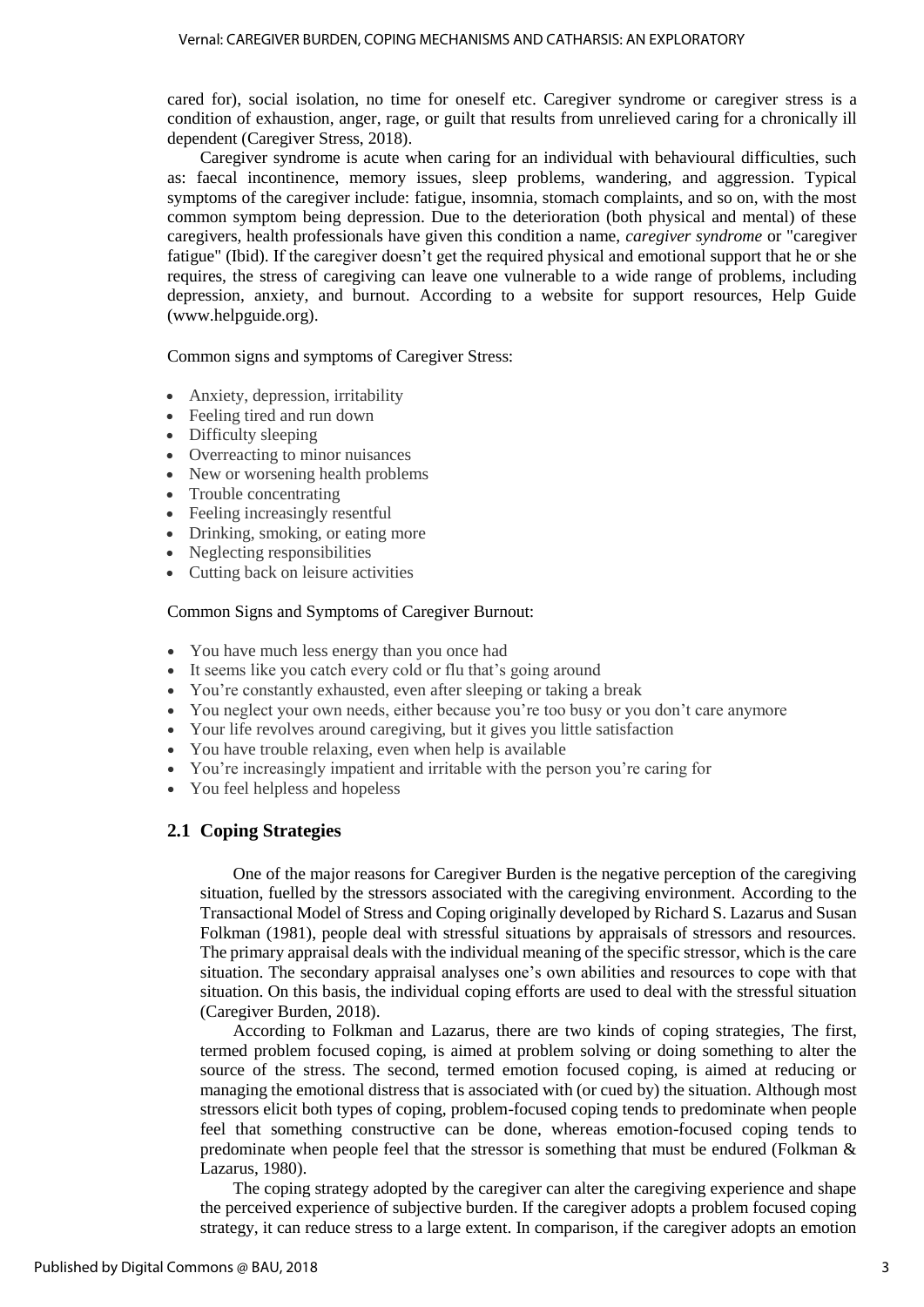focused coping, the aim is focused on working on one's emotions associated with the situation rather than the stressor, itself. According to Weiten (2008), there are four types of coping strategies (Coping Psychology, 2018):

- Appraisal-Focused (adaptive cognitive): directed towards challenging personal assumptions.
- Problem-Focused (adaptive behavioral): reducing or eliminating stressors.
- Emotion-Focused: changing personal emotional reactions.
- Occupation-Focused: directed towards lasting occupation(s), which generates positive feedback

Over time, people may employ a mixture of several coping strategies and the nature of the coping strategies may evolve. This in turn shapes one's experience of the caregiving situation. Coping Strategies can also be *adaptive* and *maladaptive*. *Adaptive coping strategies* are *constructive* in nature, where the individual proactively anticipates what to expect and makes preparations to cope with it. It could include strategies like seeking social support and meaning focused approach (where the individual derives meaning from the stressful situation). In contrast, *Maladaptive coping strategies* will initially show benefits in the short term while maintaining and strengthening the stressor. It could include strategies such as denial and social isolation etc.

## **2.2 Measuring Caregiver Burden**

Several scales/inventories have been developed to measure caregiver burden. The assessment of caregiver burden enables one to judge the situation of the caregiver. In Anglo-American countries, a number of burden scales have been developed; e.g. the Burden Interview, the Caregiver Strain Index and the Cost of Care Index. The Burden Scale for Family Caregivers, which has been developed in Germany, is now available in 20 languages. In the present study, a *Caregiver Burden Scale developed by the Frontotemporal Lobar Degeneration Association (FTLDA*), has been used. The Frontotemporal Lobar Degeneration Association (FTLDA) is dedicated to its mission to raise awareness, educate medical professionals, and advance research of FTD and related neurological disorders. The Caregiver Burden scale has 22 statements that can be rated on a scale of 0 to 4 (Key: 0: never, 1: rarely, 2: sometimes, 3: frequently, or 4: nearly always). The scoring key for the scale is as follows:

0 to 20 = little or no burden; 21 to 40 = mild to moderate burden; 41 to 60 = moderate to severe burden; 61 to  $88$  = severe burden.

Since the FTLDA concerns itself with neurological disorders and Autism Spectrum Disorder is a neurodevelopmental communication disorder, it was felt that the Caregiver Burden Scale developed by FLTDA will be a good fit, for the study.

## **2.3 Catharsis**

Catharsis is the process of releasing, and thereby providing relief from, strong or repressed emotions. According to the theory of psychoanalysis, this emotional release is linked to a need to relieve unconscious conflicts. For example, an individual who may be experiencing stress at work, may choose to release the frustration and tension by engaging in an activity …such as pursuing a hobby or doing a physical activity, instead of shouting or being angry about it. This process is called catharsis. In the light of caregiver stress, catharsis plays a significant role in maintaining a sense of equilibrium.

## **2.4 Psychological Empowerment**

According to Sanjay T. Menon (1999), the psychologically empowered state is considered to be "a cognitive state characterized by a sense of perceived control, perceptions of competence, and internalization of the goals and objectives…" (Menon, 1999).

According to [Kwanghyun Kim,](http://biz.korea.ac.kr/ko/faculty/management/homepage?id=kimk) [Soyeon Lee,](https://joinbain.com/apply-to-bain/bain-on-your-campus/school_welcome.asp?school_id=135) psychological empowerment has been defined as "intrinsic task motivation reflecting a sense of self-control in relation to one's work and an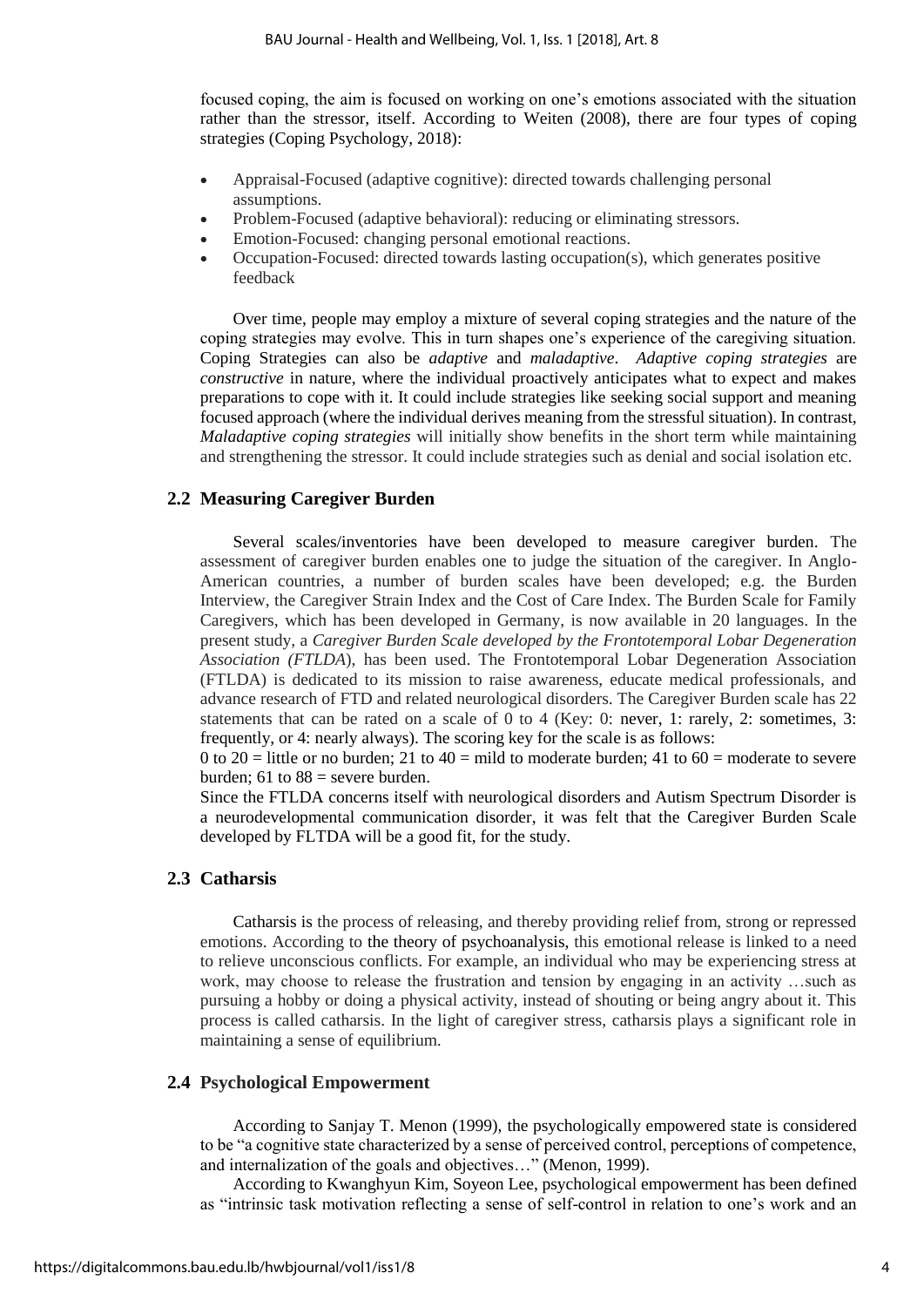active involvement with one's work role" (Psychological Empowerment, 2018). For a caregiver, a sense of helplessness and powerlessness can contribute to depression, frustration and burnout. Thus, cultivating a sense of empowerment can go a long way in alleviating the tiring conditions that are often associated with caregiving. Multiple ways in which one can feel empowered according to the support services website, Help Guide [\(www.thehelpguide.org\)](http://www.thehelpguide.org/) are:

- **Embrace your caregiving choice**
- Focus on the things you can control
- Celebrate the small victories
- Give yourself a break
- Prioritize activities that bring you enjoyment
- Get out of the house
- Take care of your health
- Join a support group

The ability to sort one's life, prioritize activities, allowing time for oneself to enjoy and taking ample breaks, helps the caregiver create a sense of balance in his/her life and not be overwhelmed by the various stressors, including loss of a sense of time and one's individual space. Taking care of one's health, eating well and keeping oneself fit (emotionally and physically) can go a long way, in injecting positivity in oneself. Making an effort to maintain social relationships and not be isolated from friends and family, and joining a support group, can also help bring about a sense of confidence, perceived control over significant matters and decisions and provide a space for guidance and emotional catharsis. Thus, psychological empowerment is of such immense significance in a caregiver's life.

## **2.5 Review of Literature**

Caregiver Stress is a well-researched area but very little literature is available on its relation to ASD, per se. For the purpose of this paper, a brief review of literature was carried out on studies in the last five years.

Wei Wei Lai & Tian Po S Oei (2014) carried out a review of 37 studies that investigated the (a) underlying themes, (b) contributing factors, and (c) psychological outcomes of ASD-related parental and caregiver coping. The results revealed the following:

The two most useful coping resources, i.e., problem-focused coping (45.9 %) and social support (37.8 %), were supported by parental stress coping studies. Parents' and caregivers' use of coping strategies was also influenced by (1) demographical characteristics (i.e., gender, age, education, income, language) and psychological attributes (i.e., personality, cultural values, optimism, sense of coherence, benefit-finding and sense-making abilities, emotional health, coping styles), (2) child characteristics (i.e., age, gender, medical conditions, cognitive and adaptive functioning abilities, language difficulties, and behavior problems) and (3) situational variables(i.e.,treatment availability ,family function, and clinician referrals to support resources), (Lai & Oei, 2014).

Gwen Ling Tay's (2013) study *Caring for an Individual with Autism Spectrum Disorder in New Zealand: Caregiver Coping and Caregiver Stress,* sought to identify the predictors of subjective caregiver burden of those caring for an individual with ASD in New Zealand and was on one of the first kind of study in this area. A total of 184 informal caregivers participated in the study completing a questionnaire containing questions probing information regarding the care recipients, the caregivers' demographic details and their caregiving experience. The results revealed four main findings: 1) The severity levels of the ASD symptoms predicted subjective caregiver burden; 2) The caregivers' cognitive appraisals (i.e., self-esteem) does not mediate nor predict subjective caregiver burden; 3) Professional support was found to be the main moderator of subjective caregiver burden, followed by family and partner support; and 4) Problem-focused coping effectively buffers caregiver burden (Tay, 2013).

Max Holden's study on *Caregiver Empowerment: How occupational therapy can make a difference in the lives of family members in sub-acute rehabilitation* (2016) adopted both qualitative and quantitative approaches and included 7 participants. The study revealed that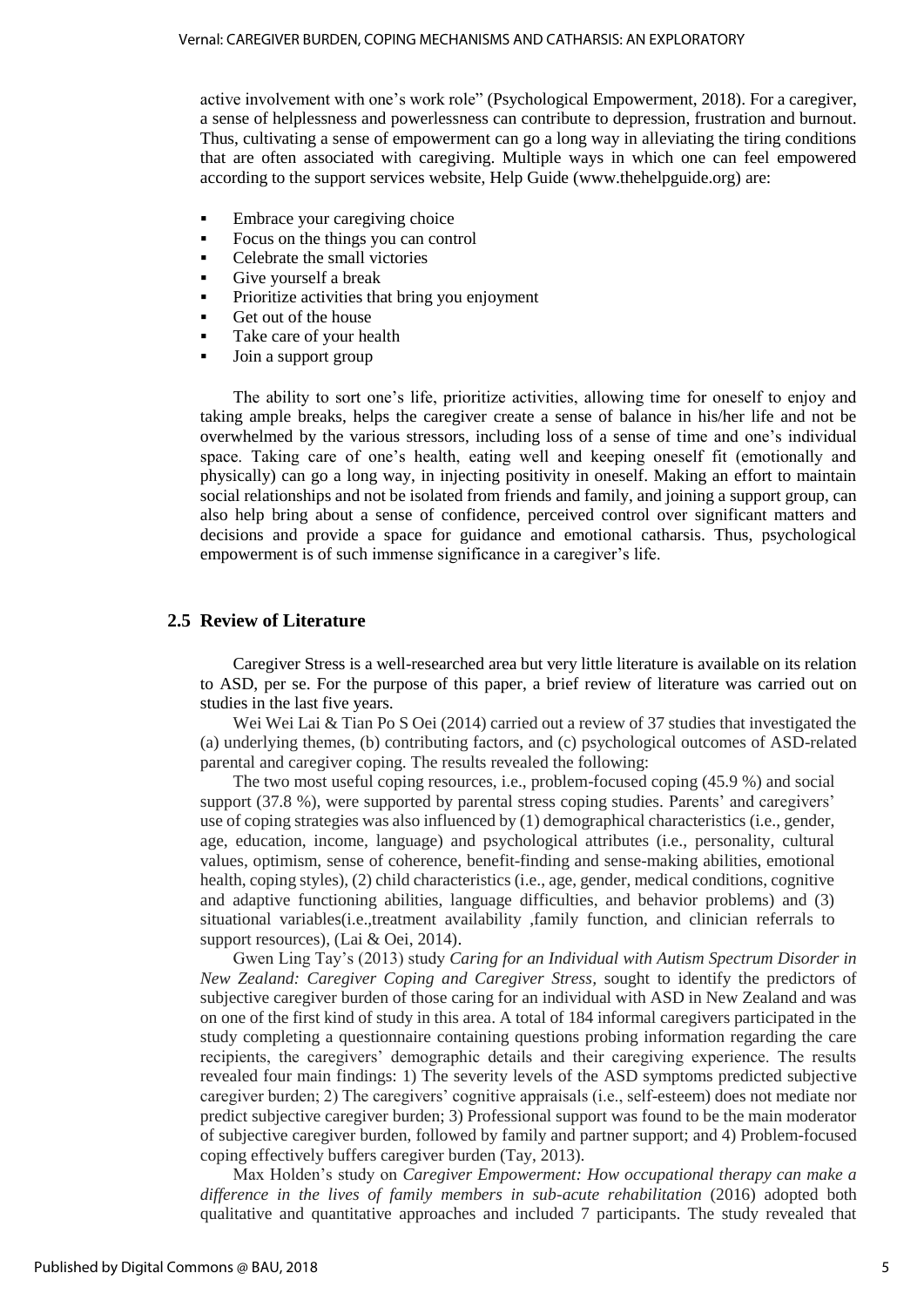family members are often deprived of meaningful occupational engagement resulting in diminished health, well-being, and quality of life (Max, 2016).

The study *Exploring Autism and the Caregiver Burden Relationship* (2017) by Mary C. Drockton, collected qualitative data on the different stresses and burdens associated with being a caregiver for an autistic individual, and discover strategies of stress relief for caregivers. The method of data collection included attending and observing (with documentation of the discussion between the moderator of the meeting and the caregivers in attendance) of four autism support group meetings. The observations revealed common themes of stress in caregivers: difficulty with the diagnosis process and finding medical treatment; seeking additional information on available medical treatments; becoming a "fit" caregiver; finding the right specialized education and services; funding the care and education of their child; difficulty finding time, resources, and maintaining a schedule; special needs and considerations; and the future of his or her child. Stress relief was typically sought through social support and therapy services, but the knowledge and awareness of these resources among caregivers was limited. Support groups tended to offer some relief to stress, while therapy services, including occupational therapy, offered great value and relief to the autistic individual and the caregiver (Drockton, 2017).

The brief review of literature reveals that problem focused coping strategies contributed towards the alleviation of caregiver stress. Additionally, support from family members, professional services, therapeutic services and being part of support groups offered great value to the caregiver and helped them cope with the various stressors.

## **3. THE PRESENT STUDY: SAMPLE, APPROACH AND METHODOLOGY**

An attempt has been made to explore the perceived experiences of caregiver burden amongst a group of six parent caregivers of children with Autism, in India. The study is a small effort to tap into how parents, construct an understanding of their caregiving experiences vis a vis their children. A *qualitative lens* was adopted and a small sample comprising of six caregivers was selected. The parents were chosen from the cities of Hyderabad, Bangalore, Mangalore and Delhi. The sample of parent caregivers comprised of 5 mothers and 1 father. The age range of the caregivers was between 34 - 41 years. Except for one girl, the rest of the children, were boys. The age range of the children ranged from 5-11 years. All the children were in the Mild to Moderate end of the Autism Spectrum. To this end, a Caregiver Burden Scale *developed by the Frontotemporal Lobar Degeneration Association (FTLDA*), was administered and an *open ended questionnaire* was constructed. The Caregiver Burden scale has 22 statements that can be rated on a scale of 0 to 4 (Key: 0: never, 1: rarely, 2: sometimes, 3: frequently, or 4: nearly always). The scoring key for the scale is as follows: 0 to  $20 =$  little or no burden; 21 to 40 = mild to moderate burden; 41 to  $60$  = moderate to severe burden; 61 to 88 = severe burden. Unstructured interviews were conducted electronically through an open-ended questionnaire. The questionnaire comprising of 11 questions was constructed, covering issues such as the journey of the parent since the diagnosis of the child, their initial reaction to the diagnosis, access to therapeutic services, support from family and/friends, coping mechanisms, support groups and finally, their expectations from the future. Since many parents shared information on sensitive issues, *they requested to keep their names as well as that of their children, confidential*. To this end, other than the details, only the names of the participants and their children have been kept confidential. The sample comprising of 6 parent caregivers in the present study, represented a varied demography in their age, location, gender, education etc., yet they were bound by a common theme of working towards their child's development. The evolution of a newbie parent, fumbling with the term 'autism', to taking on a more proactive role in the child's intervention, over the years, can be clearly seen in all their narratives. Out of the six parents in the sample, 4 were parents to children aged between 9 and 11, and two were parents to children between 5-6 years of age. The average age range between which a child was diagnosed was 2- 5 years, with an exception of a child, who was diagnosed at birth with a scar on his occipital lobe and occurrence of seizures.

Table 1: Information on the chosen sample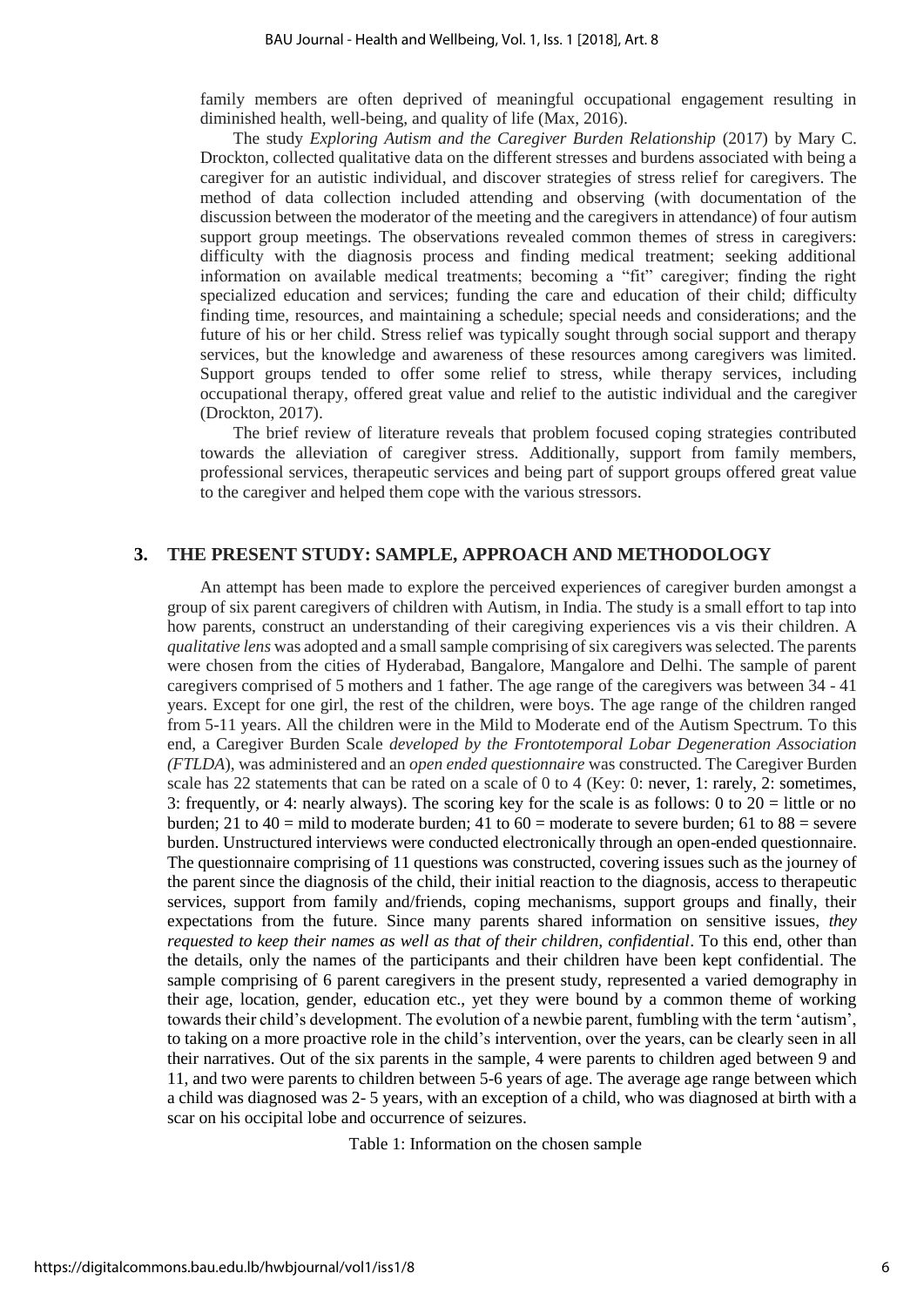#### Vernal: CAREGIVER BURDEN, COPING MECHANISMS AND CATHARSIS: AN EXPLORATORY

| <b>Parent</b><br>(Designated<br>Initials) | Age | <b>Educational</b><br><b>Qualifications</b> | <b>Child</b><br>(Designated<br>Initials) | Age<br>(Yrs) | <b>Education</b>             | Age when<br>diagnosed |
|-------------------------------------------|-----|---------------------------------------------|------------------------------------------|--------------|------------------------------|-----------------------|
| K                                         | 41  | <b>MBA</b>                                  | A                                        | 10           | Special School               | At birth              |
| M                                         | 35  | <b>MA</b>                                   | T                                        | 9            | Special School               | 3.9 years             |
| A                                         | 36  | PhD<br>(Ongoing)                            | R                                        | 9.5          | Homeschooled<br>(at present) | 5 years               |
| M                                         | 34  | B.Ed.                                       | A                                        | 5.9          | Regular<br>Playschool        | 2.2 years             |
| $\mathbf{R}$                              | 34  | <b>MSc</b>                                  | S                                        | 5            | Regular<br>Playschool        | 2.5 years             |
| S                                         | 35  | <b>BSc</b>                                  | S                                        | 11           | Homeschooled                 | 2 years               |

Table 2: Trainings undertaken/Active Engagement with the Autism Community

| <b>Parent</b><br>(Designated Initials) | <b>Training /Courses Undertaken/Active</b><br><b>Engagement with Autism Community</b>                                                  |  |  |
|----------------------------------------|----------------------------------------------------------------------------------------------------------------------------------------|--|--|
| K                                      | Parent Child Training Program (PCTP) at Action For<br>Autism, New Delhi                                                                |  |  |
| M                                      | Parent Child Training Program (PCTP) at Action For<br>Autism, New Delhi                                                                |  |  |
| A                                      | Certificate on an online course on Autism Spectrum<br>Disorder from the University of California                                       |  |  |
| M                                      | Active engagement with the Autism Community<br>through a social media platform of an organization,<br>Nayi Disha, (www.nayi-disha.org) |  |  |
| R                                      | $-do-$                                                                                                                                 |  |  |
| S                                      | Parent Child Training Program (PCTP) at Action For<br>Autism, New Delhi                                                                |  |  |

## **4. THEMATIC INTERPRETATION**

Several noteworthy issues emerged from the rich narratives of the parent caregivers. For purposes of clarity, they have been arranged around a few themes:

## 1) The Lived Reality:

This theme touches upon the journey of the parent since their child's diagnosis, their struggles and their support systems, in their journey, if at all. With an initial diagnosis averaging around 2.5-3.5 years, most parents had to confront a reality that they were unprepared for. It was a shock for most of them. They had never really heard of the word 'autism' before, or even if they had heard and had a niggling suspicion about it, they did not want to accept the truth and lived in denial for months, before they sought intervention. As one parent, put it across, "The initial reaction to the diagnosis was definitely denial and as acceptance sunk in, there was an urge to cure. But we soon realised that the journey will change and might get much tougher that we had initially thought..."(Interview with K, January 5, 2018). The Early Intervention services for almost all children comprised of Speech Therapy, Occupational Therapy, Special Education through ABA approach, Biomed etc. In recent times, efforts have also been made to introduce Art Therapy and Music Therapy (Interview with M, mother of 9 yr old T) and the philosophical underpinnings of Anthroposophy (Interview with K, mother of 10 yr old A). While the younger parents of children (aged 5-6 years) are still trying to understand the complexities of Autism and its varying intervention techniques, a sense of cynicism can be sensed in the parents of the older children (9-11). Having come a long way, since their child was initially diagnosed, most parents of older children, have begun to accept the condition for it holds. As a parent, S (mother to an 11 year old boy, S), has stated "I have learned to keep working without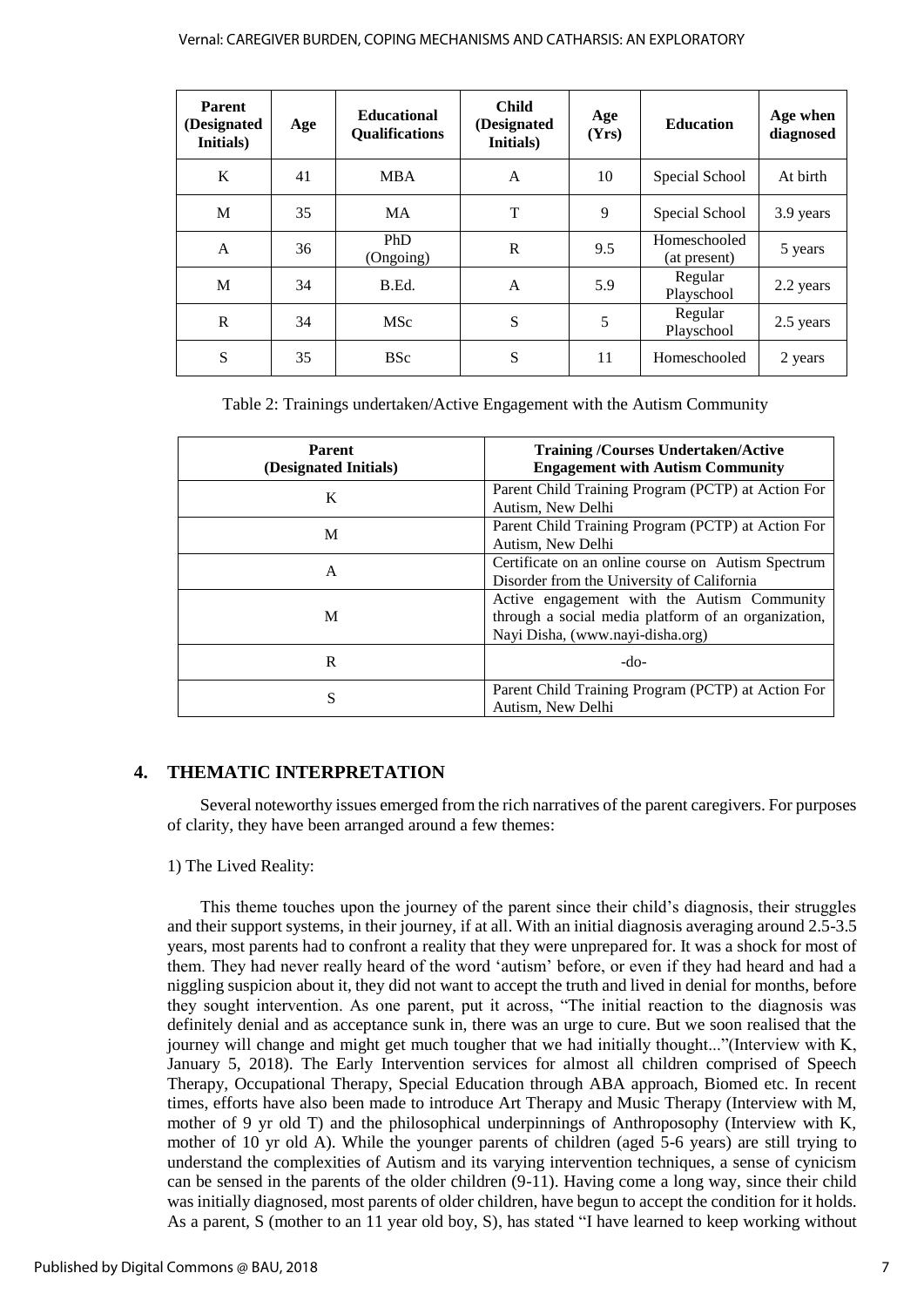expectations." There can also be seen a tilt towards more holistic approaches like Art Therapy, Music Therapy and Anthroposophy (that emphasizes on play, art and music) etc. Elaborating on the support received from extended family and friends, the parents stated that after the initial hiccups, over the years, most family members have made an effort to understand Autism better. It was also revealed that unlike a decade ago, there are much better support services available for parents facing a new diagnosis, today. This has been made possible through numerous support groups and forums available, pan India, across multiple social media platforms...including but not limited to, Facebook, WhatsApp, Twitter etc. This kind of support groups or parent driven networks were few and far between, when the older parents were struggling with a fresh diagnosis. The role played by these support groups is significant not only because it allows the parents to share their queries, and create an understanding of the challenges besetting their child, but also because it provides them with resources and an opportunity for real time knowledge sharing on various issues, such as sensory needs, inclusive schools, remedial educators, shadow teachers, intervention techniques, therapists etc.

### 2) Coping Strategies and Catharsis:

Most parents were found to be adopting Adaptive Coping Strategies (a proactive stance) in coping with the challenges associated with autism—whether it was taking initiatives to educate themselves on the nuances of the condition or undergoing some form of training to learn about managing the behaviours or learning about teaching strategies etc. Although their lives are stress laden, many of the parents expressed their growing interest in spirituality and meditation, as a means of coping with the stressors. M, mother of 9 year old T, described it as "Spiritual Socialization". Elaborating further, she stated that she participated in weekly meetings at the ISKCON (International Society of Krishna Consciousness) temple with a group of devotees. S, the mother of 11 year old S, stated that working on herself and cultivating an understanding of the spiritual aspects, helps her to continuously improve herself and develop a positive approach towards life. Catharsis refers to the process of releasing pent up emotions and stressors. The parents reported that they engaged in various kinds of hobbies (reading, playing games, going for a walk, cooking, watching movies, playing a musical instrument, indulging in personal care, writing, seeking out the company of friends and other support networks etc) to keep their mind off the stress in their daily lives. M, a mum of a 5 year old child A, sums it up well. She states, "Sometimes I just give up everything and so want to take a break. Then start again because I know if I will not do for my son, no one else will make an effort. I keep taking small breaks from my routine, meet old friends, go for shopping, personal care etc."

#### 3) Hopes for the Future:

The study revealed interesting insights into the kind of expectations that the parents had from their child and more importantly the Administration in the Government, towards the fulfilment of legal obligations inherent in the Rights of Person's With Disabilities Act (RPWD Act, 2016) and provisions for education, employment, insurance etc. In brief, some of their hopes for the future are as follows:

- Hope that the child becomes as independent as possible.
- The Government should provide for residential facilities
- Homes for autistic children/adults when their parents die or become old
- Government needs to sensitize the general public regarding autism. At a current prevalence of 1 in 68, autism is still not known to the general public
- More school/vocational training for autistic children and young adults
- Getting the biometric scan for the Aadhar card for autistic children is quite difficult as they usually do not cooperate for both the finger or the Iris scan
- The process to obtain a disability certificate for autism is very tedious, complicated and time consuming. The Government must take steps to make it easier
- More inclusive schools
- Professional help in every part of country, more employment opportunities, and aids for therapies.
- Better advocacy resulting in acceptance and understanding
- Legal provisions and issues of Guardianship.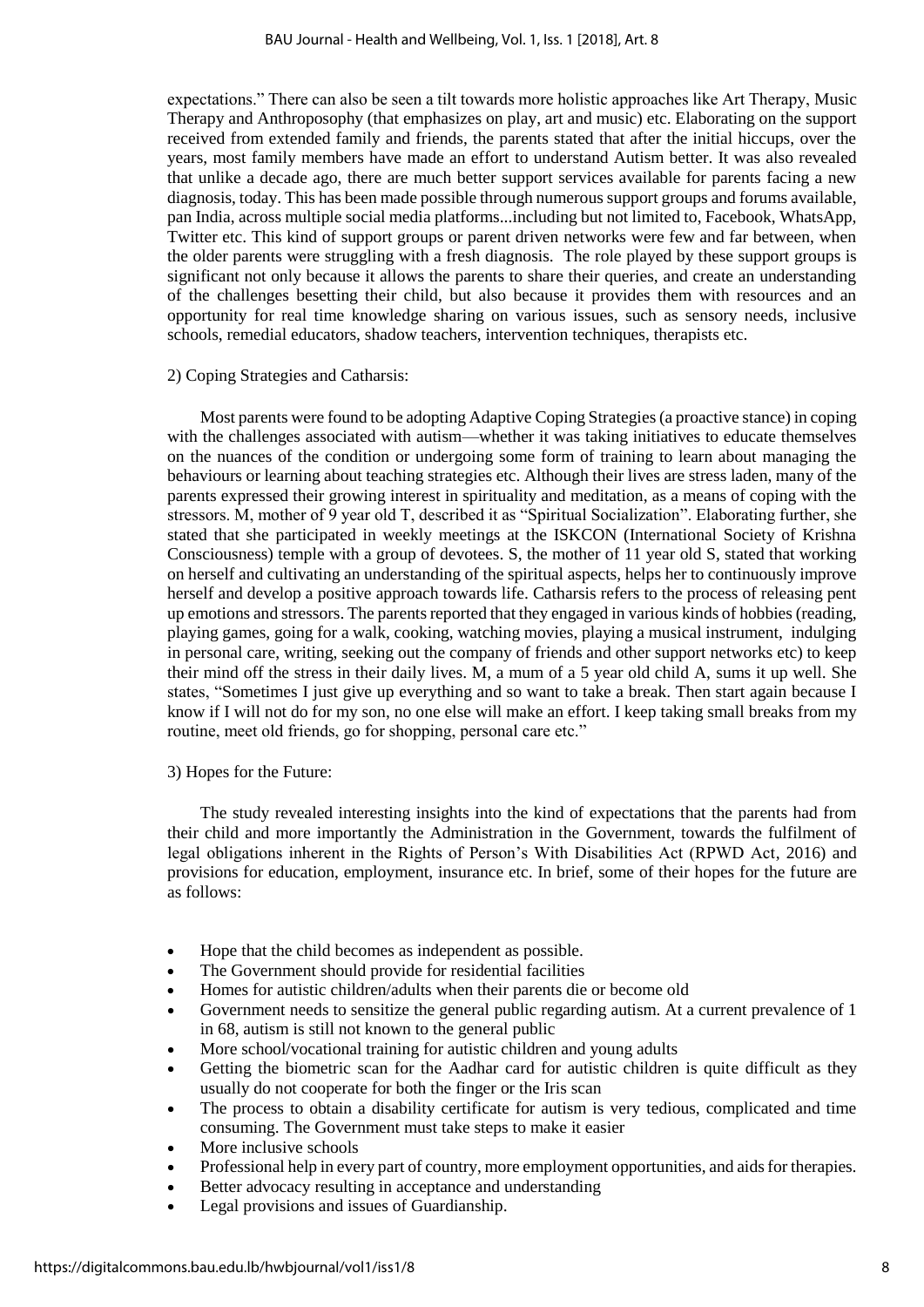#### 4) Initiative Taking and Caregiver Empowerment:

Almost all parents in the study have taken initiatives to train or educate themselves on Autism or a related field. Three out of the six parents, have undergone the Parent Child Training Program (PCTP) at AFA, Delhi. One parent has obtained a certificate from the University of California for its online course on Autism Spectrum Disorder. The remaining two parents, although not trained specifically in the field of Autism, are very active on a social media platform of an organization, Nayi Disha (nayidisha.org), focusing on Developmental Disabilities.

The author hypothesizes that individuals, such as these parents, who have taken the initiative to push themselves to train further or educate themselves on Autism or even taken up a proactive role in dissemination of resources/information on Autism, have created in themselves a sense of autonomy and empowerment, thus paving the way for a more positive outlook towards the caregiving experience. The motivation to train oneself is shaped largely by an inherent sense of wanting to take charge/be in control of the situation. This is in turn can have significant consequences on their coping mechanisms and cathartic behaviour.

5) Challenges and Perceived Caregiver Burden: Interpretation of the Caregiver Burden Scale:

The Caregiver Burden Scale comprises of 22 statements. The statements reflect how people sometimes feel when they are taking care of another person. After each statement, the respondent had to circle how often they felt that way: never, rarely, sometimes, frequently, or nearly always. The corresponding score for each of those responses were 0,1,2,3 and 4.

#### Scoring key:

0 to 20 = little or no burden; 21 to 40 = mild to moderate burden; 41 to 60 = moderate to severe burden; 61 to  $88$  = severe burden.

In the study, the range of scores obtained on the Caregiver Burden Scale was between 23 and 81. The least, that one can score on the scale is 0 (No Burden) and the highest, is 88 (implying, the upper limit of severe burden). In the study, four out of the six parents scored within the range of 21 and 40 implying mild to moderate burden. One parent scored 46 (implying, moderate to severe burden) and the lone father in the study, scored an 81 (implying severe burden). Several statements in the Caregiver Burden Scale focused on whether caregiving per se, took over their lives, leaving little time for socialization or personal enrichment. It also looked into the question of how the caregiver (parent, in this study) views the child—do they find the child's behaviour embarrassing? Do they feel stressed over the child's condition? Are there concerns over money and what the future holds for the child? etc. The perceived burden experienced by the parents was shaped not only by the challenges of their children but also the prevalent family dynamics, the support systems available to them, access to various intervention services, access to schools, as well as the progress (however little) made by their child, over the years. The challenges experienced by the parents can be explained through three broad themes: First, concerns over limited communication of their children (sparse expressive speech, inability to express their emotions, pain etc). Secondly, lack of impulse control and concerns about body regulations. Thirdly, the fear of what will happen to the children, after the parents are no more. This fear is further exacerbated by the lack of residential facilities for children/adults on the spectrum, in India. There are a few such set ups available, but they are few and far between. Thus, most parents scored within the range of mild to moderate burden on the scale. The exception to this, was A (father to a 9.5 year old boy), who scored 81, implying severe burden. A's son is mostly non-verbal and has had a history of hyperactivity and meltdowns (with screaming as an outlet of venting out his frustration). As mentioned by A, "During meltdowns, my son would scream non-stop. My neighbours have called the police, several times, but I don't go out and argue with them. I tell myself to remain calm. I have become much more empathetic to others." A's life story is far more complex, in comparison to the other parents. By his own admission he is not the primary caregiver, yet his experience of caregiver burden is so high. The complex layers in his personal life has added to his levels of stress Elaborating on his life he has spoken about challenges at home—a strained relationship with his wife and the lack of support from his, as well as her parents, when the child was diagnosed. The diagnosis not only took a toll on his marital life (that was already under a lot of strain), but also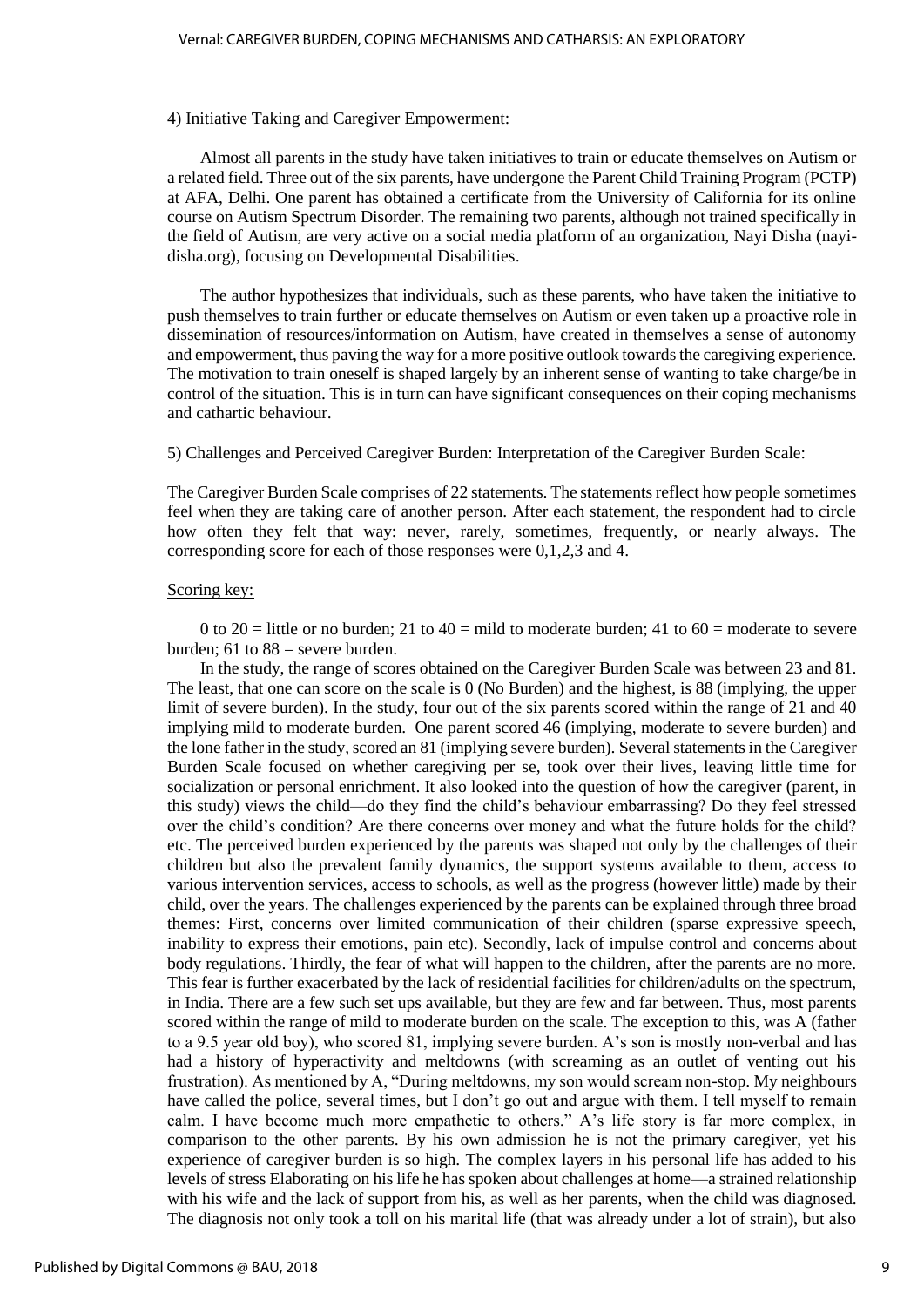led to other complexities, such as depression and social anxiety in his wife. A brief overview of his life, in his words:

*"Since our son was 3 years old, we have been taking him to various therapiesspeech, OT and sensory integration. We knew he was not a neuro-typical child, though the formal diagnosis of being autistic was not done, but we knew he had ADHD and*  possible ASD. We first denied that our child is autistic. Then we avoided all social *connects (we still live isolated). We would not invite people to our house, nor would go to others, unless they are very close friends or relatives. Personally, it has been a really challenging journey for me. Our marriage was already going through a tough phase even before our child was conceived. Had the child not been there, we would have been divorced. But once the child came, I knew he/she would need both parents to live a healthy life. So, I tried my best to reconcile the differences. But the differences never disappeared. Finally, when I realized that my son is not neuro-typical, I knew that I must sustain the marriage. Living through a marriage just for the sake of the child is tough. I too undergo brief episodes of depression, but I have managed to overcome them. My wife is the primary caregiver, I just support her economically. My wife quit her job in 2010 after we realized our son is not neuro-typical, though the formal diagnosis happened only in 2013. She now suffers from social anxiety and depression. I continued my life with few compromises like I don't travel much these days either on leisure or official trips as it is difficult for my wife to handle our child alone."*

The responsibility of sustaining a marriage that is strained, adds to the already existing challenges of raising a child with Autism. In addition, the choices made by them (both he and his wife) to lead a life in relative social isolation reflects maladaptive coping mechanisms, that have further complicated matters. Thus, complex family dynamics, lack of support systems (friends and family) and the challenges associated with autism in the child, has led to a perception of 'severe caregiver burden' for A.

## **5. CONCLUSION**

The level of awareness regarding Autism, in India, is still at a nascent stage. Much of the available information in the country is limited to the urban pockets, amongst the English literate population. In such a context, the concept of Caregiver Burden amongst the parents of children with Autism is relatively alien. Although beset with various kinds of stressors in their lives, parent caregivers were found to soldier on. M, a mother of 9 yr old, T, stated, "The journey of Autism is a marathon. And Autism has emerged as a strength in my life." This sentiment was echoed by all parents, one way or the other, in their narratives.

There is a realization amongst all parents that Autism is a lifelong condition and the best way to cope with it, is to unconditionally accept the child, actively work towards their improvement and focus on the positives. A parent sums up this sentiment beautifully. She states, "I have come a long way in this journey, learned to be more patient, a calmer person, filter out the unwanted people from my life, learned how to enjoy tiny milestones, achievements and most importantly never give-up, accept the way things are and be thankful for it.

#### **REFERENCES**

- *Autism Spectrum.* Retrieved January 11, 2015 from http://en.wikipedia.org/wiki/Autism\_spectrum - *Autism Spectrum Disorder.* Retrieved February 13, 2018 from
- https://www.nimh.nih.gov/health/topics/autism-spectrum-disorders-asd/index.shtml
- *What is Autism?* Retrieved on January 24, 2015 from the Action for Autism website http://www.autism-india.org/about-autism
- Ronald, Happe' et al (2006, 2008) cited in *Causes of Autism*. Retrieved on January 28, 2015 from http://en.wikipedia.org/wiki/Causes\_of\_autism